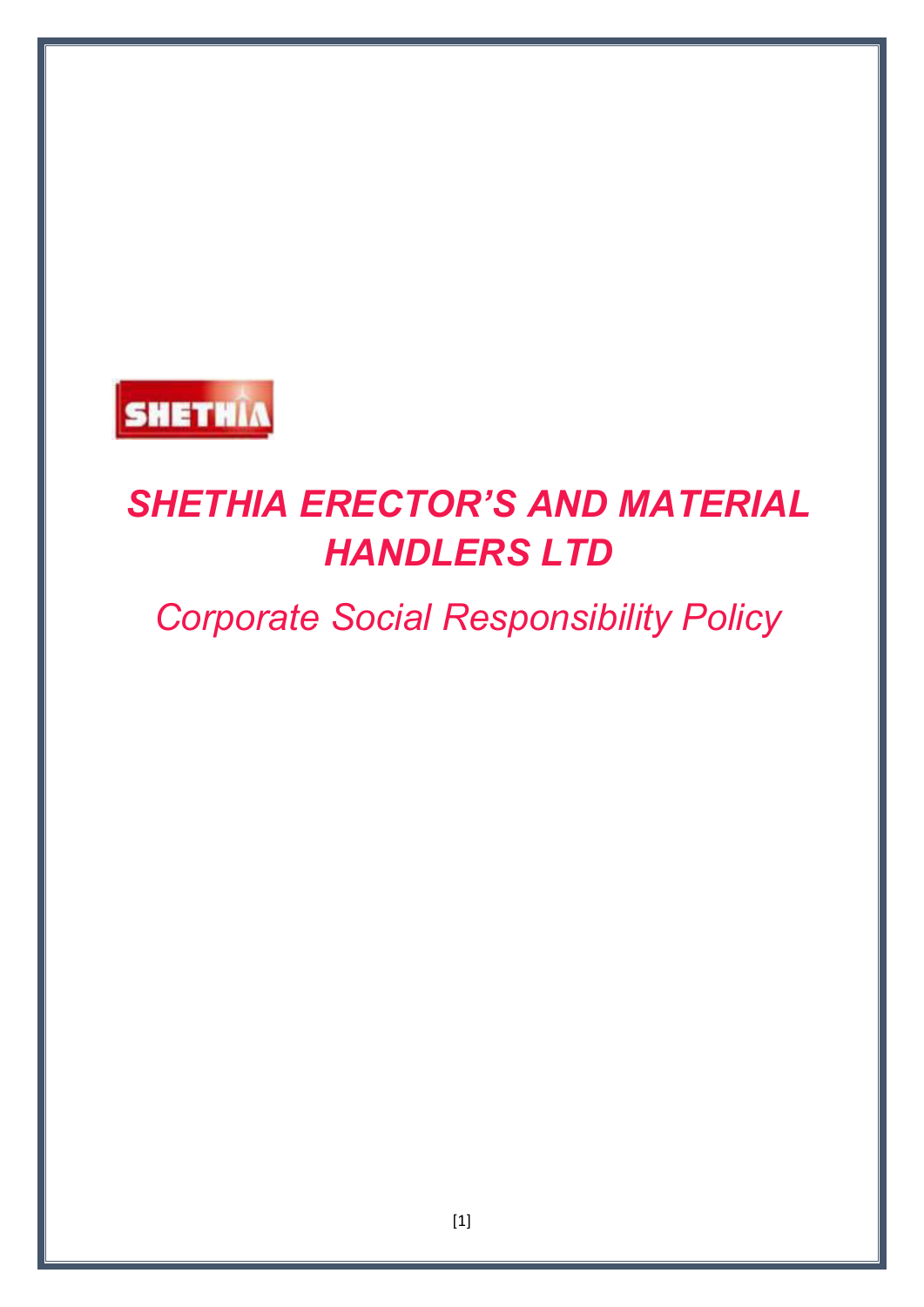#### **CORPORATE SOCIAL RESPONSIBILITY POLICY**

#### **INTRODUCTION**

Shethia Erector's and Material Handlers Limited (the "Company") (SEMHL) believes that Corporate Social Responsibility ("CSR") extends beyond the ambit of business and should focus on a broad portfolio of assets - human, physical, environmental and social.

We, at SEMHL believe in 4 core essentials of Corporate Social Responsibilities – sustainability of environment, ethical functioning, Charitable Support and care for stakeholders. We focus on charitable support. Our governance systems are underpinned by Ethics, Transparency and Accountability and non-indulgence in any unfair practices. The Company has a long history of supporting charity to welfare center and education trusts etc. We also provide a workplace to its employees that are safe, hygienic and humane with access to training and development of skills. We believe in being responsive towards all stakeholders, including shareholders, employees, customers, suppliers, project affected people, society at large etc. and create value for all of them.

To streamline the assessment & screening procedure, bring clarity among executing link of CSR, to increase the level of involvement through dedicated work force for CSR activities in all levels of operation and complying the directives of Companies Act, 2013, SEMHL desires to formulate comprehensive Corporate Social Responsibility policy.

The Policy will provide an institutional framework to establish an efficient and effective platform to perform CSR activities. It will ascertain roles & responsibility, budget provision, disclosures, etc.

This policy shall apply to all CSR initiatives and activities taken up by SEMHL for the benefit of different segments of the society, specifically the deprived, under privileged and differently able people.

#### **I. OBJECT**

The main objectives of SEMHL's CSR policy

- To directly or indirectly take up programs that benefit communities in general, over a period of time in enhancing the quality of life & economic well being of the local populace.
- To directly or indirectly indulge in helping the poor to get education and medical reliefs.

#### **II. REGULATORY FRAMEWORK THE COMPANIES ACT 2013**

Section 134 & 135 of the Companies Act 2013 creates an obligation to have Corporate Social Responsibility Committee of the Board and its own CSR Policy. Provision of CSR under the Companies Act 2013 is as follow:

1. As per **Section 134 of the Companies Act 2013**, in Financial Statement, Board's report, etc., following provisions needs to be considered:

**The Report by its Board of Directors** shall include the details about the policy developed and implemented by the company on corporate social responsibility initiatives taken during the year;

2. As per **Section 135 of the Companies Act 2013**, following provisions need to be considered: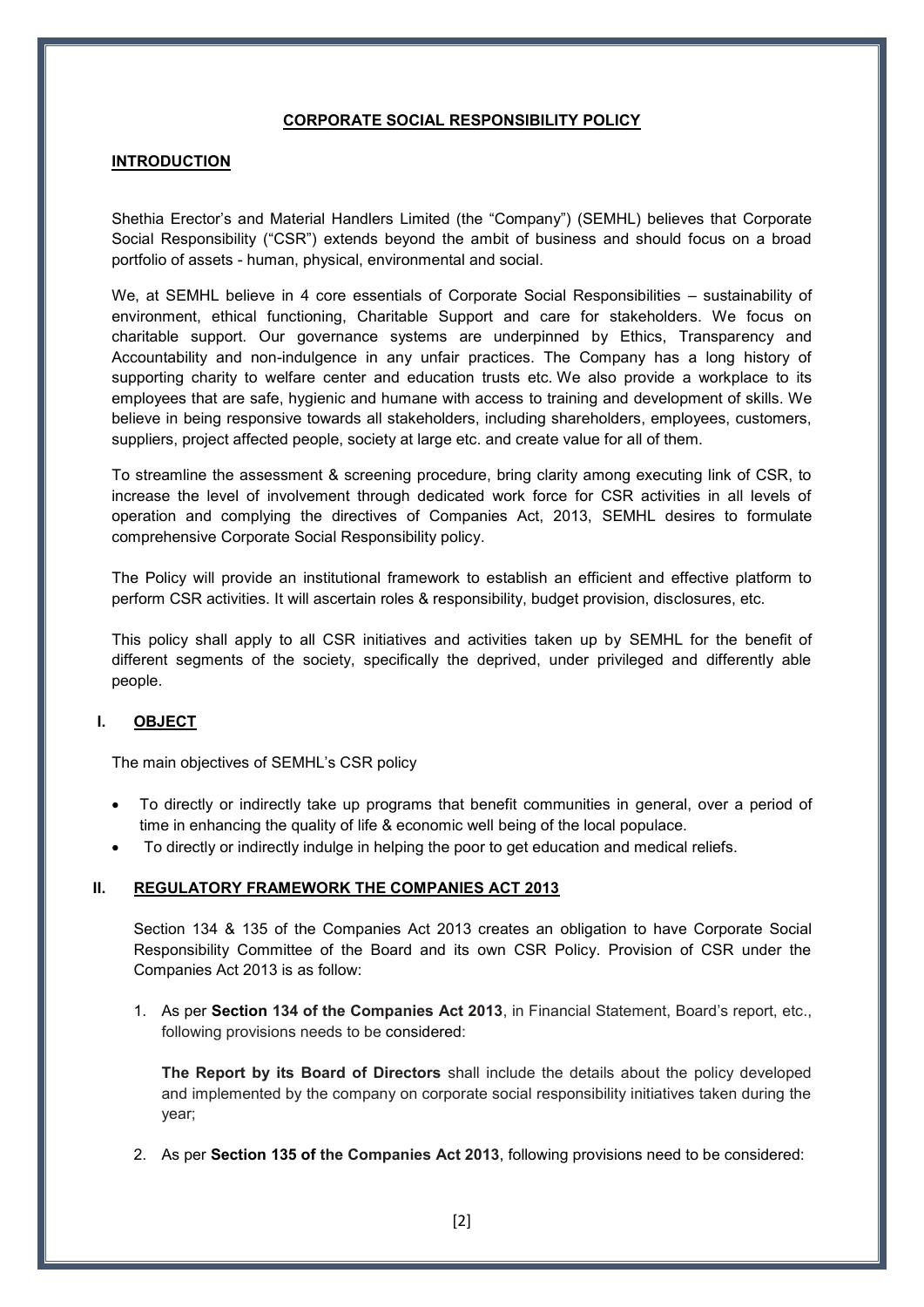#### **135. Corporate Social Responsibility**

- i) Every company having **net worth of rupees five hundred crore or more, or turnover of rupees one thousand crore or more or a net profit of rupees five crore or more** during any financial year shall constitute a Corporate Social Responsibility Committee of the Board consisting of three or more directors, out of which at least one director shall be an independent director.
- ii) The Board's report under sub-section (3) of Section 134 shall disclose the composition of the Corporate Social Responsibility Committee.
- iii) The Corporate Social Responsibility Committee shall,—
	- (a) **Formulate and recommend to the Board, a Corporate Social Responsibility Policy** which shall indicate the activities to be undertaken by the company as specified in Schedule VII;
	- (b) **Recommend the amount of expenditure** to be incurred on the activities referred to in clause (a); and
	- (c) **Monitor the Corporate Social Responsibility Policy** of the company from time to time.
- 3. The Board of every company referred to in sub-section (1) shall,—
	- (a) after taking into account the recommendations made by the Corporate Social Responsibility Committee, approve the Corporate Social Responsibility Policy for the Company and disclose contents of such Policy in its report and also place it on the Company's website, if any, in such manner as may be prescribed; and
	- (b) ensure that the activities as are included in Corporate Social Responsibility Policy of the company are undertaken by the Company.
- 4. The Board of every company referred to in sub-section (1), shall ensure that the **company spends, in every financial year, at least two per cent of the average net profits of the company made during the three immediately preceding financial years**, in pursuance of its Corporate Social Responsibility Policy:

Provided that the company shall give preference to the local area and areas around it where it operates, for spending the amount earmarked for Corporate Social Responsibility activities:

Provided further that if the company fails to spend such amount, the Board shall, in its report made under clause (o) of sub-section (3) of section 134, specify the reasons for not spending the amount.

**Explanation.—** For the purposes of this section "average net profit" shall be calculated in accordance with the provisions of section 198.

5. Further **Companies (Corporate Social Responsibility Policy) Rules, 2014 dated 27.02.2014** and **Amendment to Schedule VII dated 27.02.2014** is implemented and came into force on 01.04.2014.

Activities under Amendment to Scheduled VII of the Companies Act, 2013 dated 27.02.2014, which may be included by companies in their Corporate Social Responsibility Policies.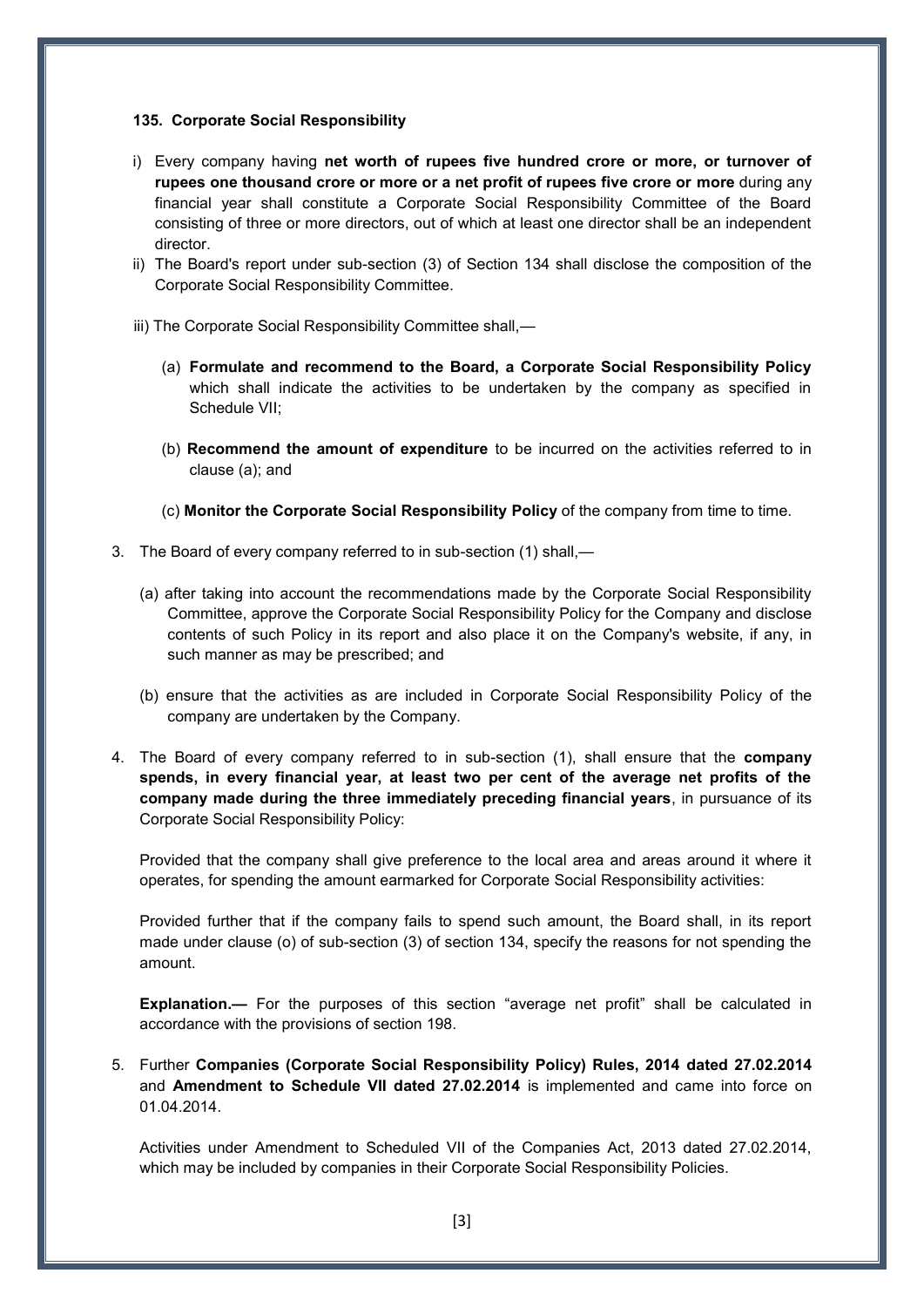# **In Schedule VII, for item (i) to (x) and the entries relating thereto, the following items and entries shall be substituted namely:-**

- i. Eradicating hunger, poverty and malnutrition, promoting health care including preventive health care and sanitation and making available safe drinking water;
- ii. Promoting education, including special education and employment enhancing vocational skills especially among children, women, elderly, and the differently abled and livelihood enhancement projects;
- iii. Promoting gender equality, empowering women, setting up homes and hostels for women and orphans; setting up old age homes, day care centres and such others facilities for senior citizens and measures for reducing inequalities faced by socially and economically backward groups;
- iv. Ensuring environmental sustainability, ecological balance, protection of flora and fauna, animal welfare, agroforestry, conservation of natural resources and maintaining quality of soil, air and water;
- v. Protection of nation heritage, art and culture including restoration of building and sites if historical importance and works of art; setting up public libraries; promotion and development of traditional arts and handicrafts;
- vi. Measures for the benefit of armed forces veterans, war widows and their dependents;
- vii. Training to promote rural sports, nationally recognized sports, Paralympic sports and Olympic sports;
- viii. Contribution to the Prime Minister's National Relief Fund or any other fund set up by Central Government for socio-economic development and relief and welfare of the Scheduled Caste, Scheduled Tribes, other backward classes, minorities and women;
- ix. Contribution or funds provided to technology incubators located within academic institutions which are approved by the Central Government;
- x. Rural development projects.
- 6. General Instructions for Preparation of Statement of Profit And Loss as per the Companies Act 2013 Additional Information.
	- a) A Company shall disclose by way of notes additional information regarding aggregate expenditure and income on the following items:—

In case of Companies covered under section 135, amount of expenditure incurred on corporate social responsibility activities;

- 7. SEMHL is coming under the preview of Section 135 (1).
- 8. Considering directive under clause No. 135 (1) of Companies Act, 2013 read with Companies (Corporate Social Responsibility Policy) Rules, 2014 dated 27.02.2014, SEMHL needs to establish Corporate Social Responsibility Committee of the Board consisting of three or more directors and comprehensive Corporate Social Responsibility Policy.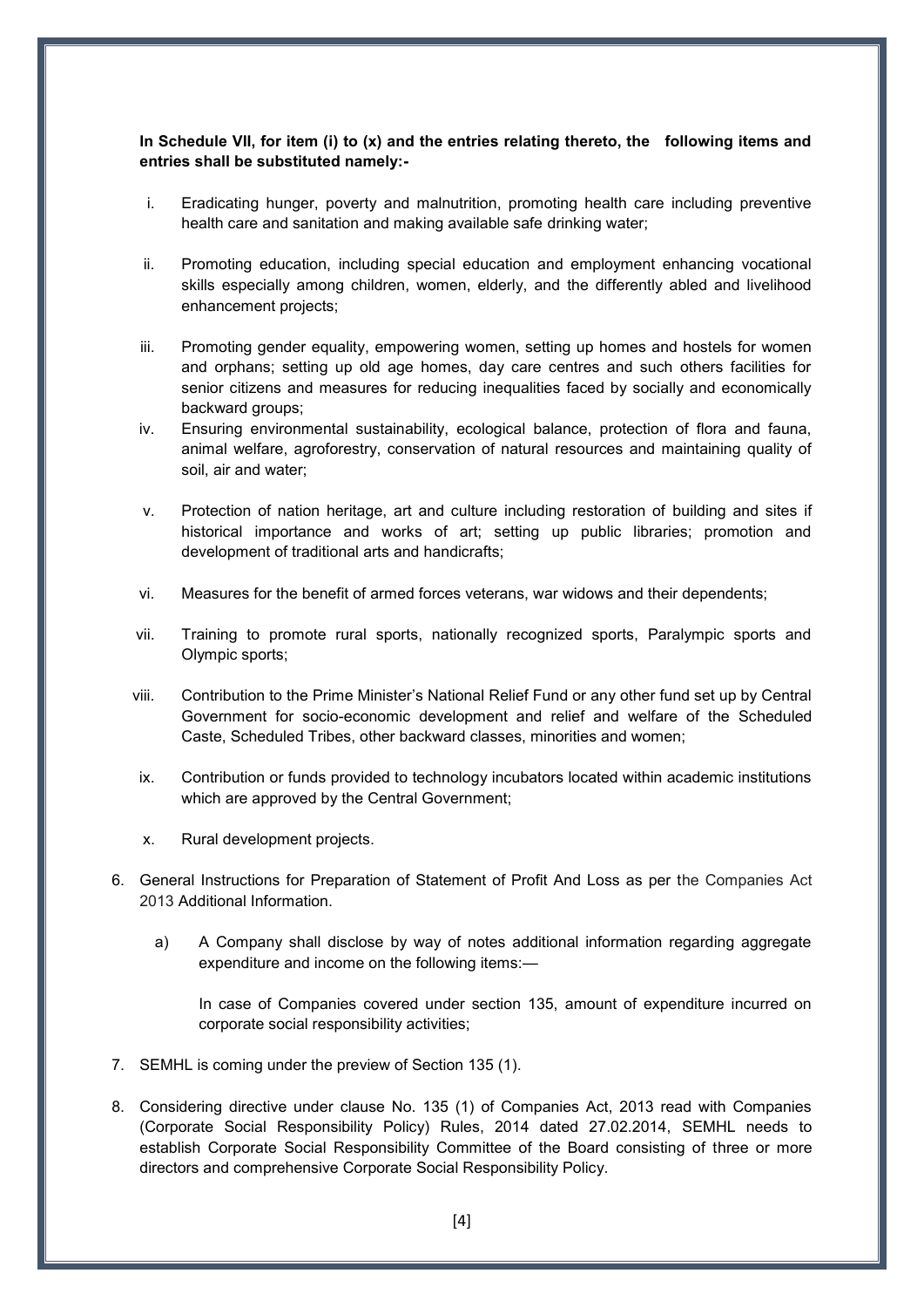#### **III. CSR ACTIVITIES (Funding & Allocation)**

- 1. For achieving its CSR objectives through implementation of meaningful and sustainable CSR programs, SEMHL will allocate at least 2% of the average net profits of the Company made during the three immediately preceding years, as its Annual CSR Budget.
- 2. From the above Annual Budget allocation, the provisions for following CSR activities of the Corporation will be made but not limited to the same and may extend to other specific projects/programs as permitted under the law from time to time.

# **A. Eradicating hunger, poverty and malnutrition, promoting health care including preventive health care and sanitation and making available safe drinking water**;

- Contribution for purchase of Modern Medical equipment including cardiac ambulances to Government Hospitals, Community Health Centers, Government Health Societies.
- To arrange/promote medical camps, Blood donation camps etc.
- Construction of toilets in villages, Govt. schools etc.
- Arrangements for safe Drinking water
- **B. Promoting education, including special education and employment enhancing vocational skills especially among children, women, elderly, and the differently abled and livelihood enhancement projects:** 
	- To conduct /promote vocational guidance courses, skill development programs, etc
- **C. Protection of nation heritage, art and culture including restoration of building and sites if historical importance and works of art; setting up public libraries; promotion and development of traditional arts and handicrafts;** 
	- To set up public libraries
- **D. Contribution to the Prime Minister's National Relief Fund or any other fund set up by Central Government for socio-economic development and relief and welfare of the Scheduled Caste, Scheduled Tribes, other backward classes, minorities and women;** 
	- Contribution to Prime Minister's National Relief Fund

# **E. Rural Development project**

To adopt villages under rural development project and earmark funds for following activities:

- 1. Sanitation facilities
- 2. To promote cleanliness
- 3. To promote diversified agricultural livelihoods, including livestock and horticulture etc.
- 4. To promote rural industrialization
- 5. To promote and conduct Skill development programs
- 6. To organize Women Self Help Groups and financial inclusion
- 7. To promote environment development activities like roadside plantations, tree plantation in homesteads, schools and public institutions, social forestry etc.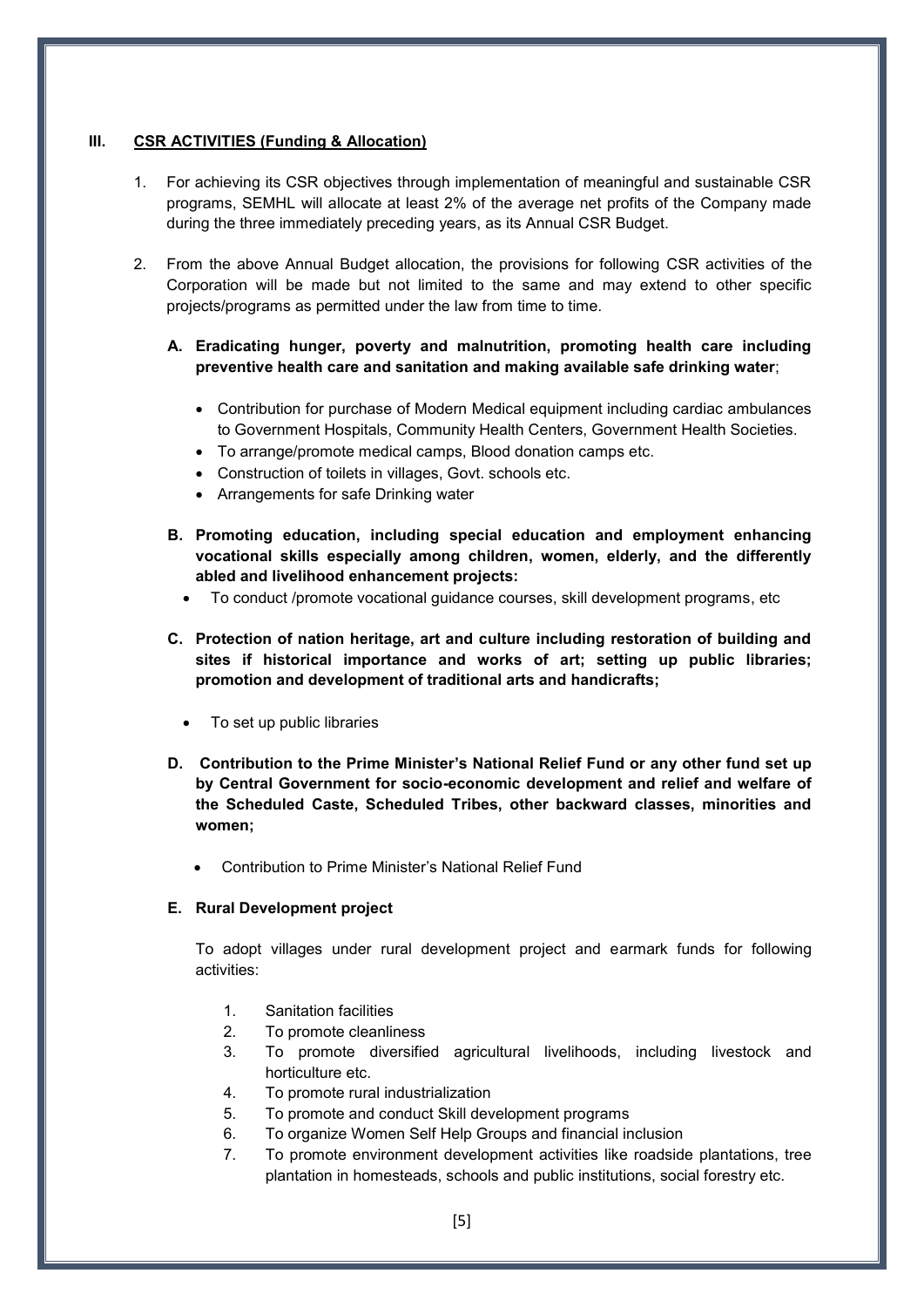- 8. To promote watershed management especially revival of traditional water bodies.
- 9. To promote awareness for local pollution of air, water and land.
- 10. Rainwater harvesting-roof top as well as others.
- 11. Pucca houses for all houseless poor/poor living in kutcha houses
- 12. Drinking water, preferably treated piped water with household taps
- 13. Internal all weather roads with covered drains and all-weather road connectivity to the main network
- 14. To promote solar energy, Solar light on streets.
- 15. Pucca infrastructure for public institutions- Anganwadis, schools, health institutions, libraries etc.
- 16. Civic infrastructure including community halls, buildings for SHG federations, playgrounds, PDS outlets and burial grounds/crematoria
- 17. Village markets
- 18. Broadband, telecom connectivity and Common Service centres

#### **F. Disaster Relief**

To provide medical aid, food, water etc in natural calamities.

# **IV. EXCLUSION FROM CSR**

The following activity shall not form part of the CSR activities of the Company:-

- The activities undertaken in pursuance of normal course of business of the Corporation.
- CSR projects/programs or activities that benefit only the employees of the Corporation and their families.
- Any contribution directly/indirectly to political party or any funds directed to political parties or political causes.
- Any CSR projects/programs or activities undertaken outside India.

#### **V. BUDGET PROVISION**

CSR Committee shall meet in the beginning of each year and review, recommend the allocation of funds for CSR activities/programs in terms of the provisions of the Companies Act, 2013 (including its amendments from time to time) for approval of the Board.

#### **VI. IMPLEMENTATION:**

- 1. CSR Programs will be undertaken by SEMHL to the best possible extent within the permissible activities under the Companies Act, 2013 or its amendments from time to time.
- 2. CSR activities may be done directly by the Company or through a registered trust or a registered Society/ NGO or Govt. Department or Government undertaking or any other implementing agency approved by the Board from time to time.
- 3. Identification of programs will be done by means of the following :
	- (a) Proposal recommended by CSR Committee and approved by the Board of Directors of **SEMHL.**